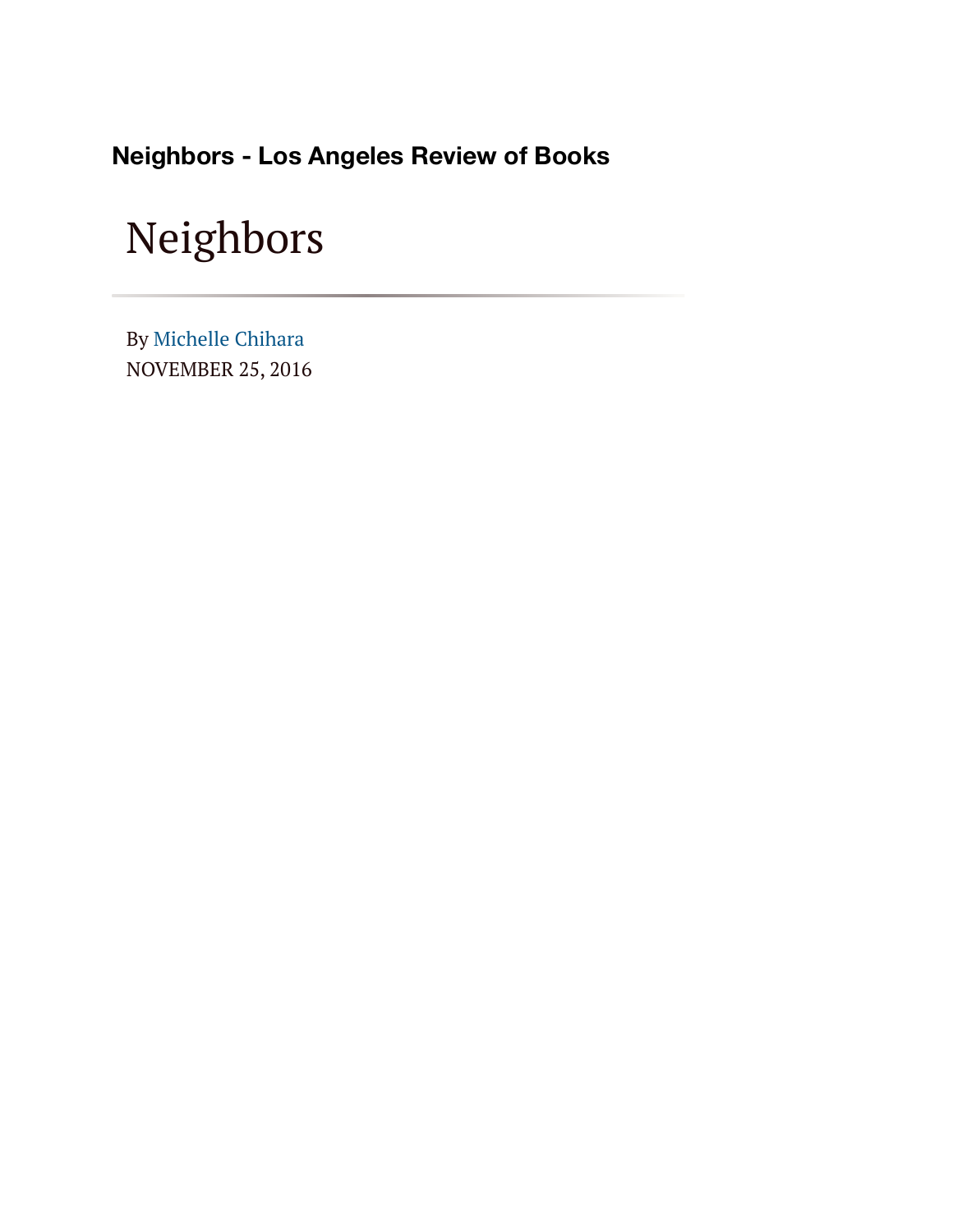

MY JAPANESE-AMERICAN grandfather's life's work was the Chihara Jewelry Company, a small rented storefront in Seattle, Washington. He sold earrings and watches and taught himself how to repair televisions. He was jailed when American went to war with Japan because he was a "community leader." He was reunited with my grandmother, and their four children, after a year and a half of jail time, in internment camp in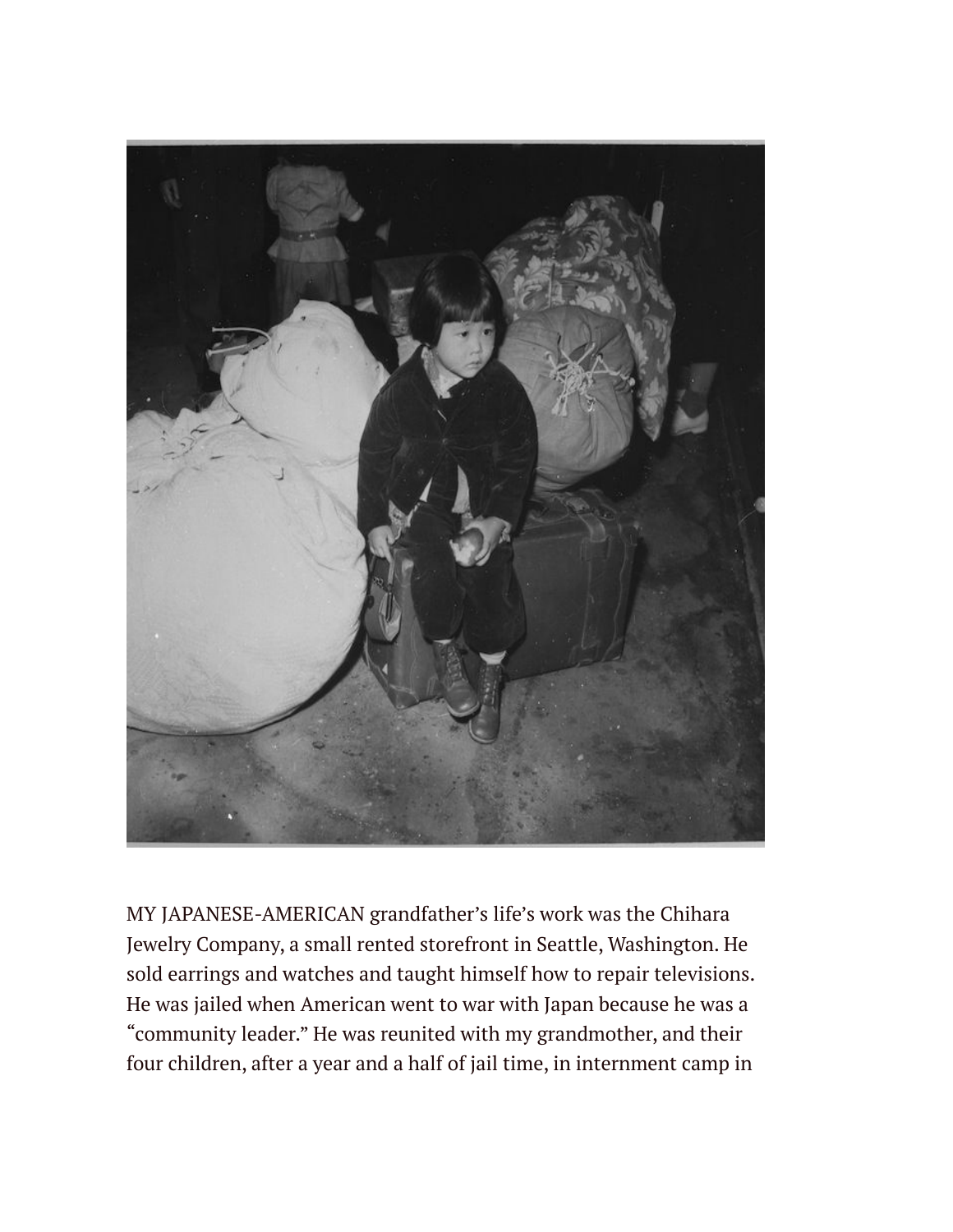Minidoka, Idaho. In his FBI file, I have a copy of a letter written by his neighbor, Fred Bergman. It appears on custom Bergman Luggage stationery, with a drawing of leather valises running down the side. Bergman wrote to the War Relocation Authority, an organization called into being by a stroke of President Roosevelt's pen with Executive Order 9066. Bergman said of my grandfather: "He has always met his business obligations. His wife helped him operate his business. As far as my knowledge goes, I can state that from my observations of him, he has never given me reason to doubt his adherence to Americanization, nor to the laws and customs of our country."

Bergman was my Japanese-American's family's white neighbor, and therefore a character reference. Note the soft double negative: "never given me reason to doubt."

My white evangelical Christian neighbors, here in Los Angeles, just moved away. They were a household of six, two grandparents, two parents and two kids, in a small rented house in Silver Lake. Their little girl has been my daughter's best friend for years. I won't use their real names here, as I did not ask their permission to share their story, but I imagine they might read this and recognize themselves. They were frustrated and facing financial difficulties. They were leaning towards voting for Trump. They relocated to a cheaper California town where they have family, in the middle of a school year, right before the election. On the day they left, I walked our daughters down the block for a last trip to our local 99 Cent store and bought them the special matching stuffed green puppy dogs they wanted. My family stood there on the sidewalk, brushing away tears and waving, when they finally pulled away. They were unable to capture their very shy, almost feral cat, Bella. We have been feeding her on their porch. At night, we hear her mewling in the hedge.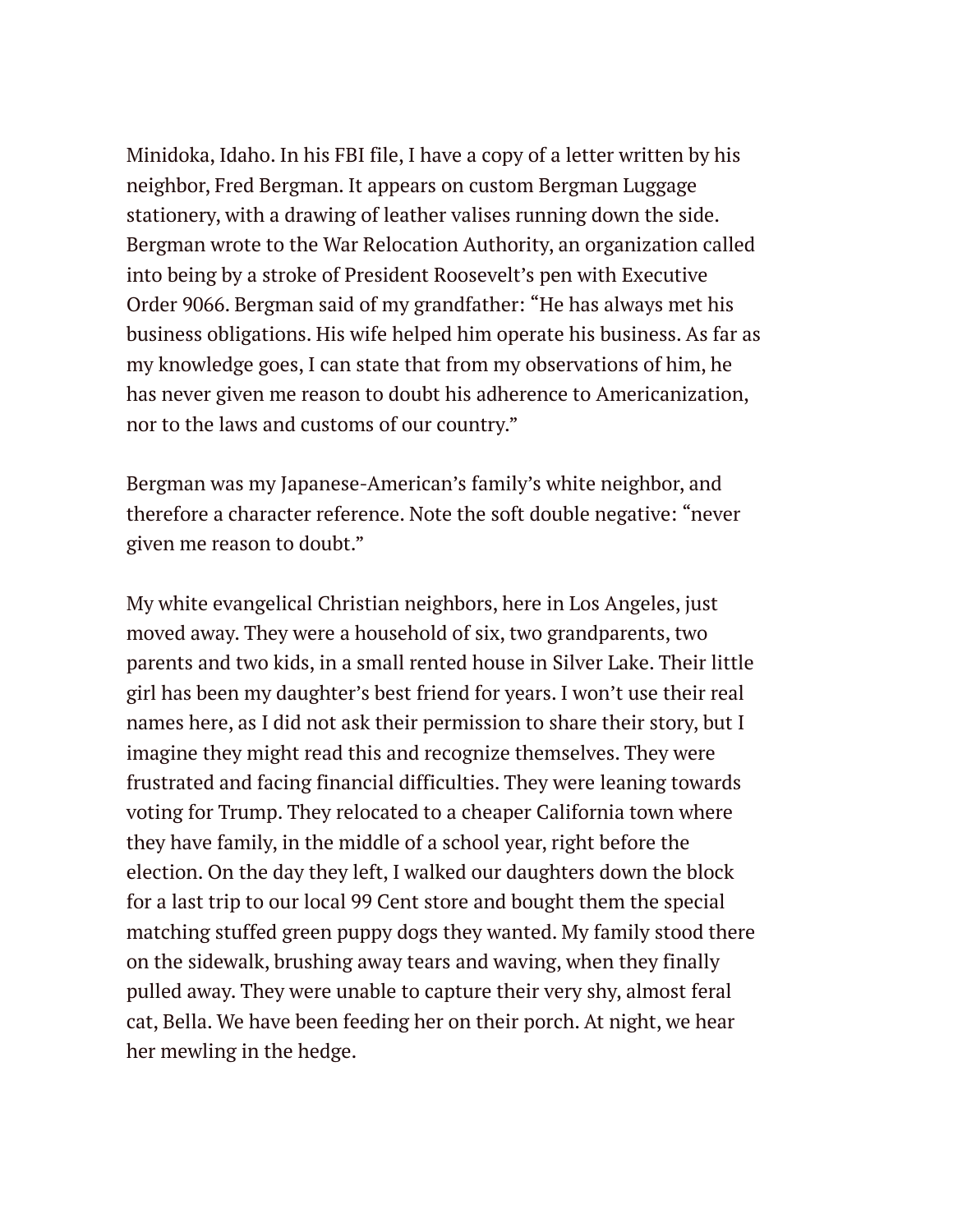The grandmother, I'll call her Catherine, was the entrepreneur and owner of my neighbors' family-operated business. They were in the fashion and design industry. All of them had a sharp eye for outfits. Once, on their porch, Catherine complimented my shoes and then asked me "where I was from." I identified the origins of my last name, and she asked me about the internment. She volunteered a story about the Japanese-American farmers next to her own family's ranch during the war. She told me her family had tended their farm for them. She said when their neighbors were taken away, her family tilled their land and harvested their crops. She said they gave the farm back to them when the war ended.

Almost all the Japanese Americans who were interned lost everything farms, boats, homes, savings, dignity, pride. My grandfather came to this country at age fourteen, with an eighth grade education. He was converted to Catholicism by Maryknoll priests. Like most Japanese immigrants, he staked everything on the American promise. When the internment happened, most Japanese Americans like my grandfather lost everything. They had white neighbors who had known them for years and knew what their farms and houses were worth. They streamed by in humiliating yard sales and offered \$5 for a piano, \$500 for a house. Farm inventory, store location, years of building up a customer base. It all went for pennies on the dollar. When push came to shove, most white neighbors said nothing more than "he was reliable in business operations." Having someone keep the farm afloat and then give it back at the end of the war would have been a life-altering godsend, an act of Christian charity unrivaled by almost every white neighbor of Japanese Americans on the West Coast. My neighbor was born just after the war, she would not have been around for her family's heroic act. But I was moved to tears when she told me. I wanted to believe. I still want to believe it was true. She certainly wanted it to be true.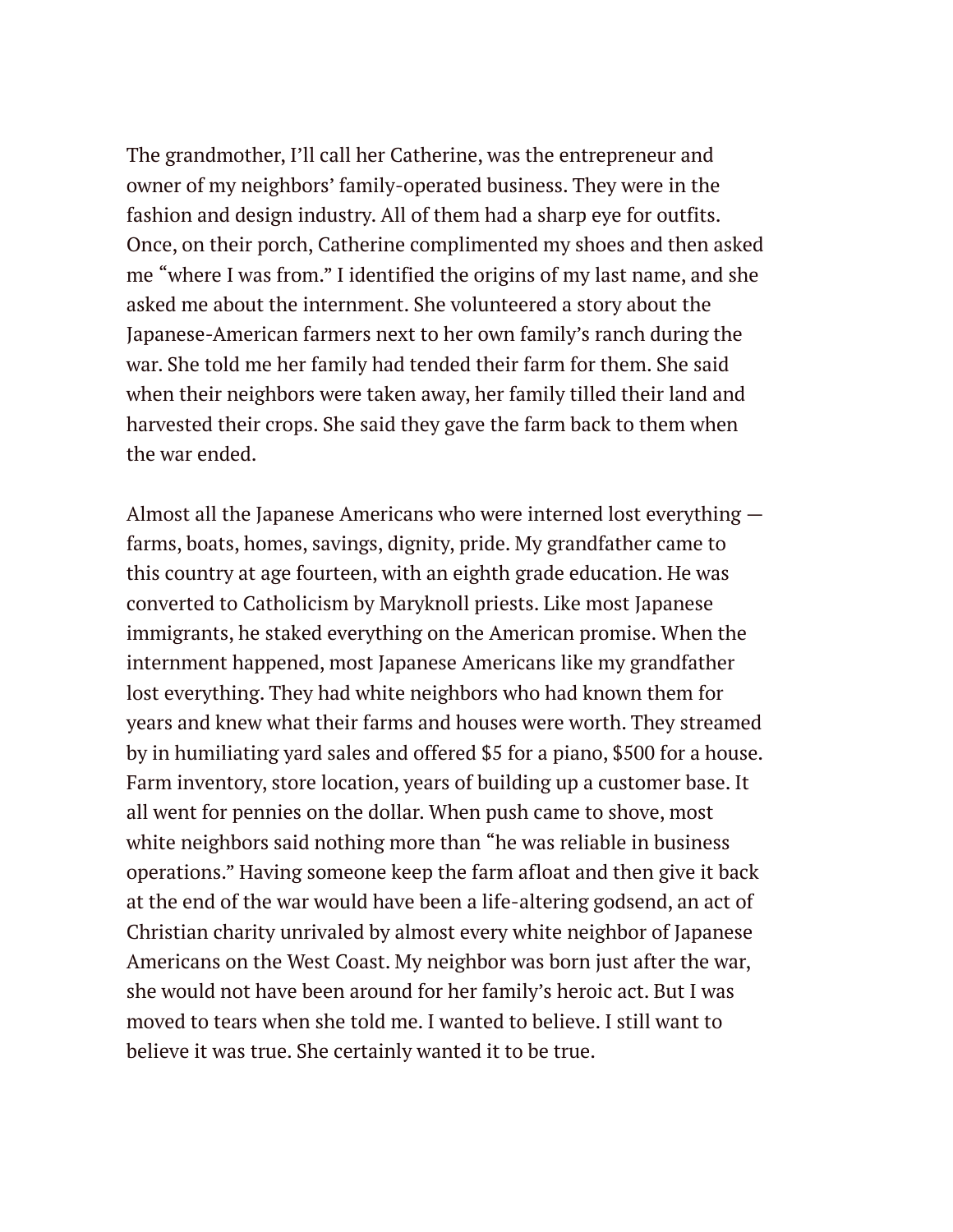Later, this same neighbor sat at my kitchen table over dinner and told my family she was thinking of voting for Trump. I wanted, in that moment, to remind her about the Japanese neighbors and their farm. But then, as now, I felt shut down by the weight of history. For a moment my memory warped and faltered. Maybe she had meant something else. Maybe I had heard her wrong.

My neighbors and I had so much in common. We want the same things for our children. When we sat around my kitchen table before they left, I felt I both did and did not understand them. They were frustrated with Los Angeles, and possible angry that their deep roots in California had not been enough to keep them here. Their business was successful, but not enough to buy the too-small house next to mine. Their house is owned by a Japanese-American nurse, a woman whose family moved to Silver Lake in the boom times after the war, after white neighbors in Pasadena told her they were not welcome over there. Catherine and her family had previously owned a house on the West side, but it went into foreclosure. Catherine's husband lost a good job with a major American software company a while ago, and now spends a lot of time sitting in his car while it's parked on the street, listening to talk radio.

I knew she was frustrated, and I listened to her. I did not bring up her story of helping the Japanese farmers. I wanted to have a peaceful dinner. I wanted to keep believing the story.

When my grandparents were released from Minidoka, they were able to go back to The Chihara Jewelry Company. The landlord had boarded up the store, my grandfather's life's work, and left it there, the entire inventory, for six years. Everything was dusty and old. They had to live in the store for a bit, but it was a place to start. That meant the world to my family. My uncle says that the landlord who helped us had an eye on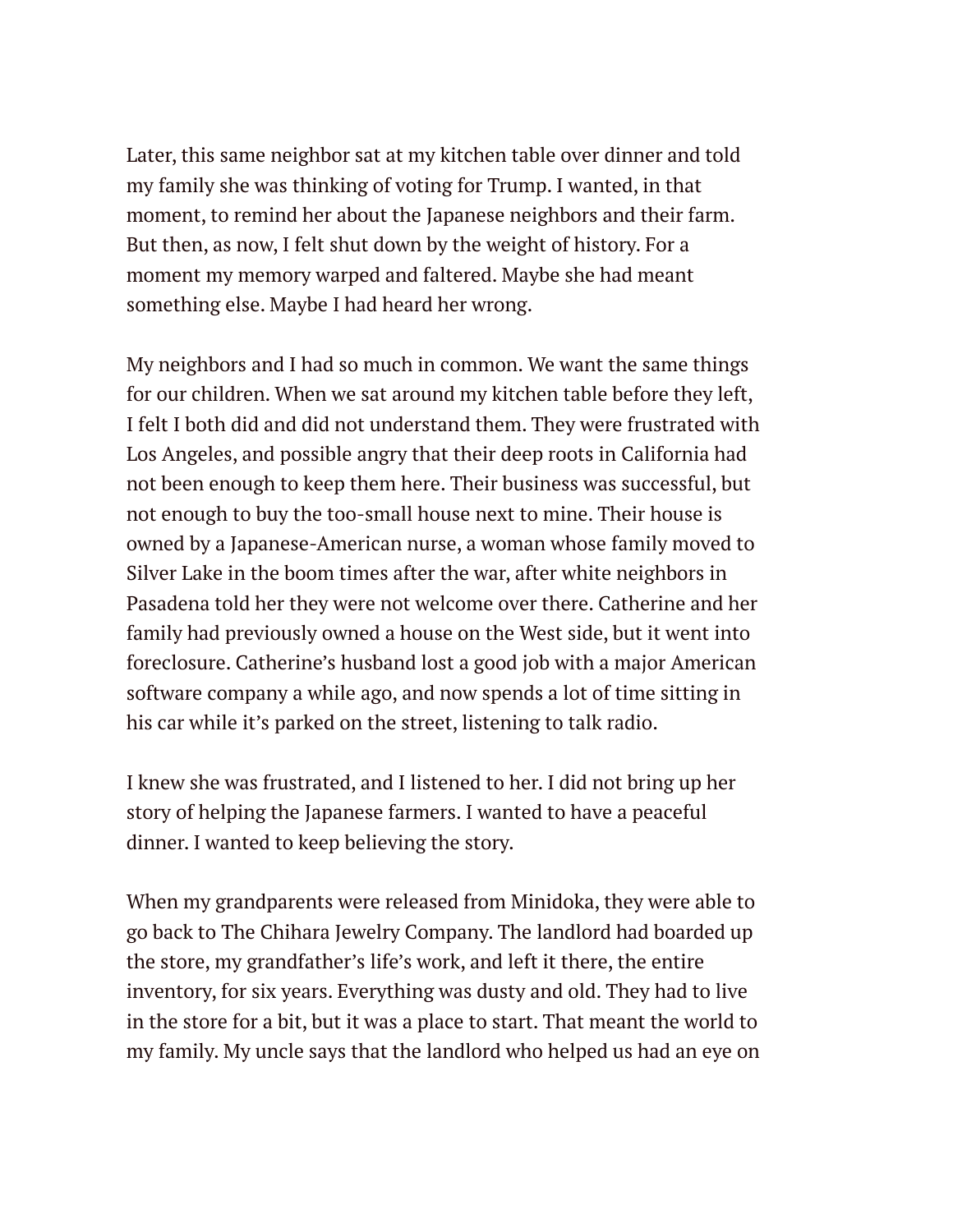events in Europe, and that he was Jewish. My grandfather sent all of his kids to college. My father later married my mother, a Brooklyn Jew. They were an interracial marriage in California when that was still illegal in many states. I later married a man whose Jewish father was quite literally on the last boat out of Europe, we have a newspaper article about it with a grainy, black-and-white photo of him. My husband now works for the Southern California ACLU, the only organization that stood up for the Japanese Americans in 1945. I'm well aware of America's long and bloody history of racial violence, but I have also always lived with the knowledge that my family's very existence is a living testament to times when some of America chose a better way.

I'm an academic now, and my family will be, possibly along with my neighbors, among those "coastal elite" who will fight a Muslim registry or mass deportations. At the ACLU, in our friend group, among my wonderful diverse students at a small liberal arts college, we have Muslim friends and friends on DACA, people who are undocumented and in danger. I want to do more than write a mild note stating that my friends and neighbors are reliable in business operations. I want to do more than till the land. Because when will the war on "terror" end? And when will the people deported get to come home?

If Catherine's family gave their neighbors' farm back, I wonder if any of the neighbors are still Japanese? Catherine is moving back to her family's farm, but she never mentioned current Japanese neighbors. The question I really wanted to ask her that night was: if your heart was with those Japanese farmers, if your family did all that work for them then, how can you not see the same drumbeat of resentment and rage today?

Was I listening in the wrong way? Was the story about the Japanese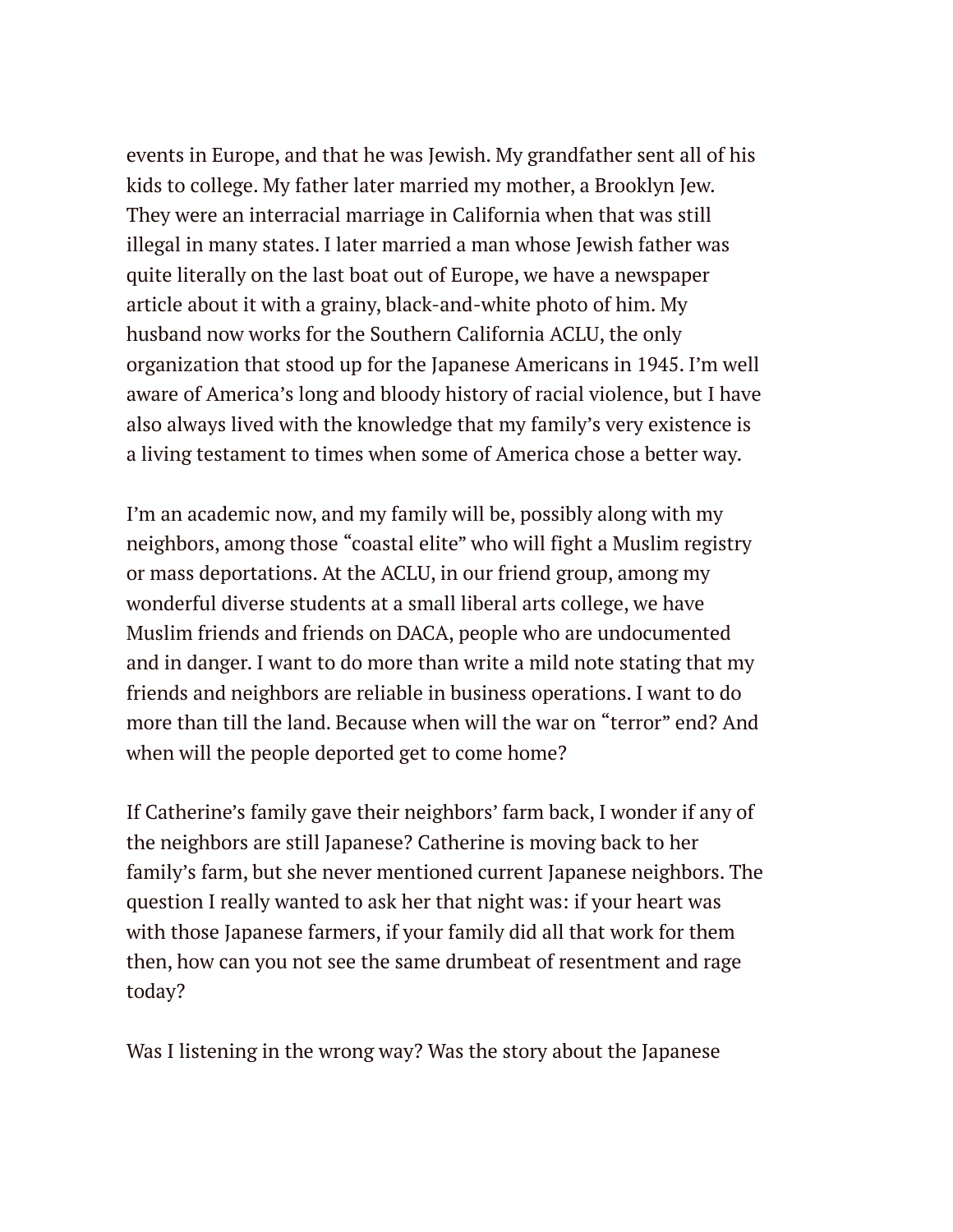neighbors meant only to placate me, or even to indicate that the internment was a good outcome? Was she saying: see, the Japanese left quietly, we did a little extra farming, and America won! It was President Ronald Reagan who paid reparations recognizing that the internment was wrong. As one attorney in California put it in 1942, it was the Associated Farmers and "newspapers notorious as spokesmen for reactionary interests" who clamored for "elimination of the Japanese competition." Even Reagan could see that internment was the product of class-based racial resentment. And for many Japanese Americans, reparations meant the issue had been laid to rest, and we should not speak out about it anymore. Our community has not always been a vocal ally of other minority groups. But Japanese-American groups did speak up against the Muslim registry after 9/11, and now, a Trump surrogate from the Make America Great Again PAC has already brought the Japanese internment up as a precedent for what "has been done," for what could be done again.

Am I being unfair? Administrators at my college have warned the faculty by email that "Trump supporters are the new minority on campus." Some Trump supporters feel harassed and intimidated. The administration warned those of us, like me, who have talked openly about the President-elect in class to respect and make space for all opinions. I have made space in my classes, among groups of students in tears. Some students have voiced concerns about protesters burning flags or punching Trump effigies. I have listened to them, as they blame people of color and queers and women for "bringing too much negativity" to campus. But I don't know how to make equal space for different opinions about the Klan marching openly in North Carolina.

Franklin Delano Roosevelt signed Executive Order 9066, in response to a populist drumbeat that had its roots in rural, white, class-based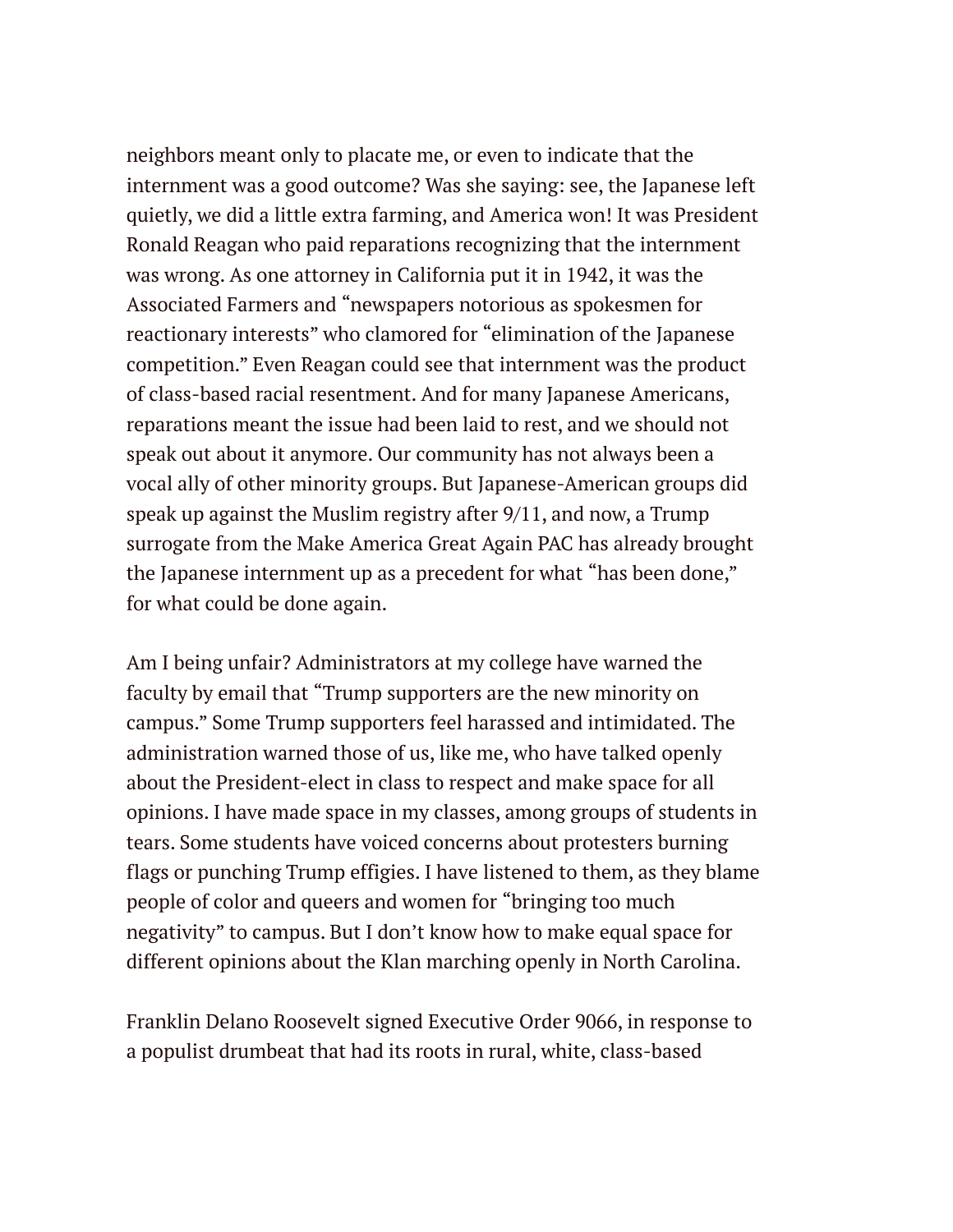resentment and fear which became focused on a minority group. For some white farmers and coastal residents, the Japanese internment was a very real financial boost. In the face of that, some Japanese Americans turned in anger on the neighbors and the nation who had betrayed them. The Japanese Americans who resisted and fought the state were punished. Some were deported to a Japan they had never seen. Others tried to prove their loyalty to the state. Thousands of Japanese-American citizens volunteered for military service from the camps. The 442nd Regimental Combat Team was one of the most decorated units of all time, with 9,486 Purple Hearts. Some say they were used as cannon fodder, in defense of white units.

I live a privileged life partly because the sacrifices my immigrant grandparents made paid off. I don't know that I'll be strong enough to keep faith with this country if they imprison my husband and my entire community and take away my life's savings and my home, and I don't want to find out. But when my grandfather chose the path of quiet rededication, he instilled in my father, and in me, a legacy of dedication to this country's better version of itself. My father believed in America's decision to fight fascism and in FDR's over-arching vision of the States. My Japanese-American family sucked it up and put their heads down and went back to work because they believed that our version of America would be there for them to go home to when the war was over.

How should I have better listened to my angry and frustrated neighbors? We were sad when they drove away. I did not share their church's values, but in the end, their Christianity brought them closer to me. Catherine's son and his wife were devout evangelicals, and they shared their God with a close black friend who was like an uncle to their children. They were more turned off by Trump's racism than Catherine was. Catherine's son and his wife told us they would not vote for Trump.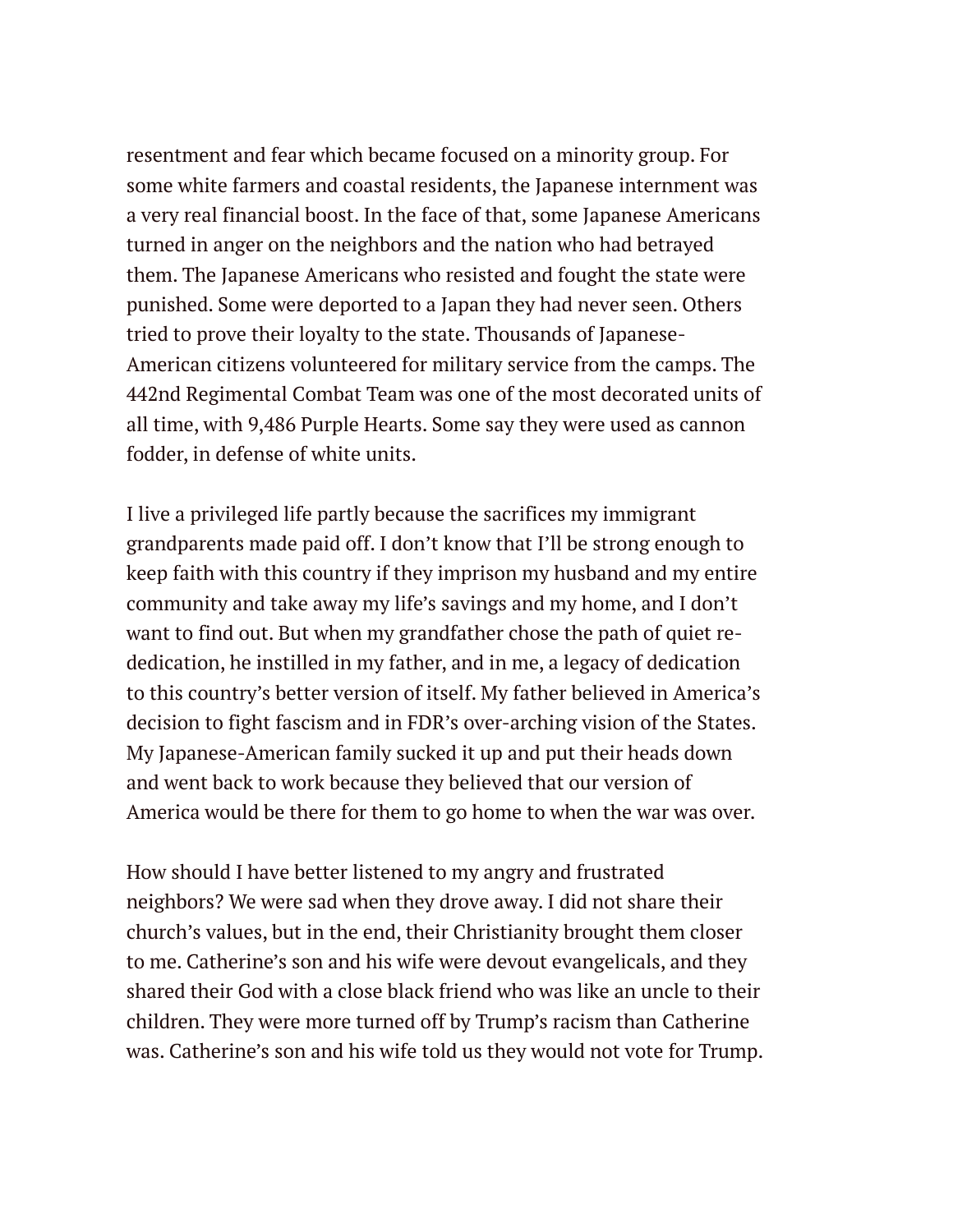Catherine would only say she thought it was a hard choice. Demographically, a threatened businesswoman from a white farming family, and her husband, an older white man listening to talk radio alone in his car — demographically they went for Trump.

Whatever their votes and whatever they did or didn't do for the Japanese, my older white neighbors were the ones who best remembered postwar America and the promise it once held. They also seemed least able to see history repeating itself. I don't know that trying to talk to Catherine that night about her family's Japanese-American neighbors would have changed her mind. But I believe now that I should have tried, with empathy and respect. This is my effort to speak with her now, across the transom. We broke bread together. We respect each other. We are looking after their abandoned cat. I know that my neighbors are reliable people who care about the laws and customs of this country. As such, I beg them now to see that bland statements of tolerance were not enough in 1942 because they are never enough. Class and race in America have always been intertwined. There is no understanding what happened to the Issei farmers without understanding the class dynamics, nor is there a path towards a shared future in America without addressing the racism woven into the rage and resentment now stalking the halls of the White House. I hope my neighbors will always remember how much our families have in common — especially when people like me come around, once again, to ask if they will till the farm, do the work, stand with us. My grandfather's America is a dream that never existed. But I haven't given up on my neighbors.

¤

*[Michelle Chihara \(MFA, PhD UC Irvine\) is assistant professor of English](https://lareviewofbooks.org/contributor/michelle-chihara/)*